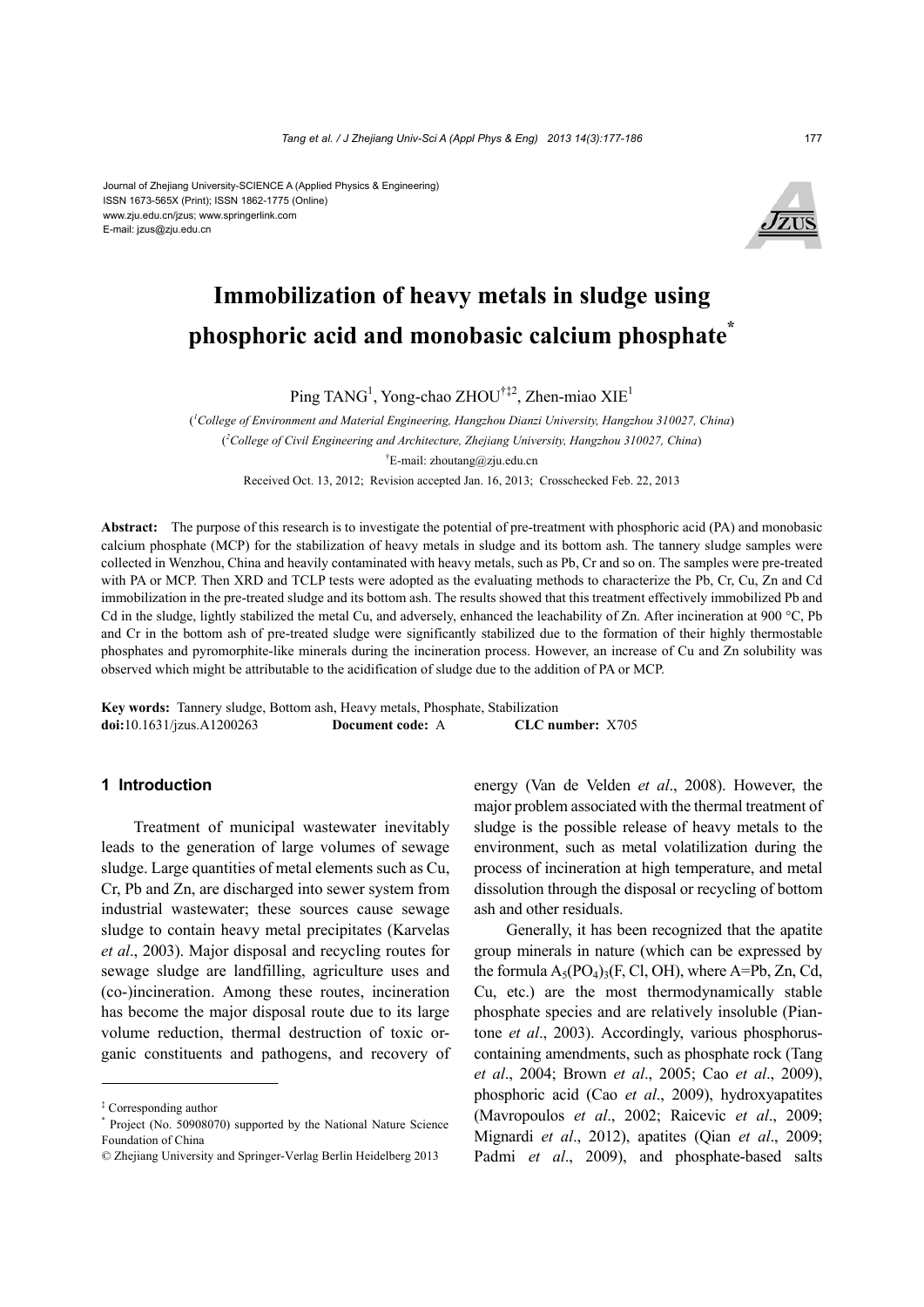(Eighmy *et al*., 1997), have been studied for their roles in the immobilization of heavy metals in soil and incineration residual. For the heavy metal-bearing sludge, phosphorus-containing amendment pretreatment has also been increasingly applied to form apatite structure minerals. Moreover, the process plays an important role in the volatilization abatement of heavy metal during the process of incineration. The high efficiency of vaporization abatement of heavy metals during incineration was pointed out by various studies (Rio *et al*., 2007; Tang *et al*., 2008a; 2008b; Sun *et al*., 2011), and allow us to understand the environmental benefits of incineration.

Incineration of phosphatized sludge leaves more heavy metal compounds in bottom ash because they are not volatilizing during incineration. The concentrations of heavy metals in bottom ash of pre-treated sludge are greater than in the bottom ash of untreated sludge. Considering the reutilization of the bottom ash, its environmental compatibility must also be guaranteed through lowering the leachability of heavy metals. Nevertheless, the knowledge about the influence of pre-treatment with phosphorus-based amendments on stabilization of heavy metals in bottom ash of pre-treated sludge is limited.

The purpose of this study is to evaluate the effectiveness of pre-treatment with phosphorus-based amendments on the immobilization of Cu, Zn, Cr, Pb and Cd in tannery sludge and its bottom ash. The specific aims are to compare the effects of phosphoric acid and monobasic calcium phosphate on heavy metal immobilization, and to examine the effectiveness of heavy metal immobilization before and after incineration.

### **2 Materials and methods**

# **2.1 Materials**

Tannery sludge was collected from Wenzhou, China in 2011. The water contained in the sludge was extracted by mechanical dewatering methods and the moisture content of the samples was decreased to about 75%. The samples were stirred uniformly and then dried at 65 °C. The chemical characteristics and heavy metal concentrations in the sludge were analyzed (Table 1).

Two different phosphorus-based amendments were used to stabilize heavy metals in sludge. One was liquid acid, phosphoric acid (PA), and the other was slightly soluble salt solid, monobasic calcium phosphate (MCP). At room temperature, two groups of tannery sludge, each with six samples, were tested. For each sample, 30.0 g of material was added to a beaker at room temperature; the water content of each was then adjusted to 50% to exhibit the rheology of thixotropic slurry, thereby achieving the best compromise between minimum water input and optimal contact between the reactant and the solids (Piantone *et al.*, 2003). The PA (85% H<sub>3</sub>PO<sub>4</sub>) or MCP powders were doped according to different mass ratios between  $PO_4^{3-}$  and dried sludge (3%, 5%, 7%, 10%, and 20%) respectively, and then mixtures were agitated for 5 h with a magnetic stirrer to ensure thorough mixing before standing for 24 h. Then, the phosphatized sludge was put in a drying bed to avoid moisture interference. Finally, the formed products were utilized for follow-up experiments.

## **2.2 Apparatus and experimental procedure**

As shown in Fig. 1, the incineration apparatus used in this study was composed of an electric-heated tube furnace and an air supply. The heart of the furnace was a quartz tube burner, 600-mm long and 40-mm in inner diameter. A porcelain boat moved by quartz rod was designed to feed the sludge into the combustion chamber. The combustion temperature at the center inside of the burner tube was monitored by a thermocouple and controlled by a programmed temperature controller. Finally, the oven was connected to two impingers filled with a solution of  $5\%$  HNO<sub>3</sub> allowing for the determination of the collection of the volatilization fraction of the heavy metals.

|  | Table 1 Characteristics of the sludge |  |  |  |
|--|---------------------------------------|--|--|--|
|--|---------------------------------------|--|--|--|

| Composition                                  | Value |  |  |
|----------------------------------------------|-------|--|--|
| Ultimate analysis (dry basis) (%, in weight) |       |  |  |
| C                                            | 18.95 |  |  |
| H                                            | 3.12  |  |  |
| O                                            | 16.21 |  |  |
| N                                            | 2.85  |  |  |
| S                                            | 0.64  |  |  |
| Heavy metal analysis (dry basis) $(mg/g)$    |       |  |  |
| Zn                                           | 0.26  |  |  |
| Сr                                           | 17.14 |  |  |
| Ph                                           | 1.61  |  |  |
| Cd                                           | 0.01  |  |  |
| Сu                                           | 0.03  |  |  |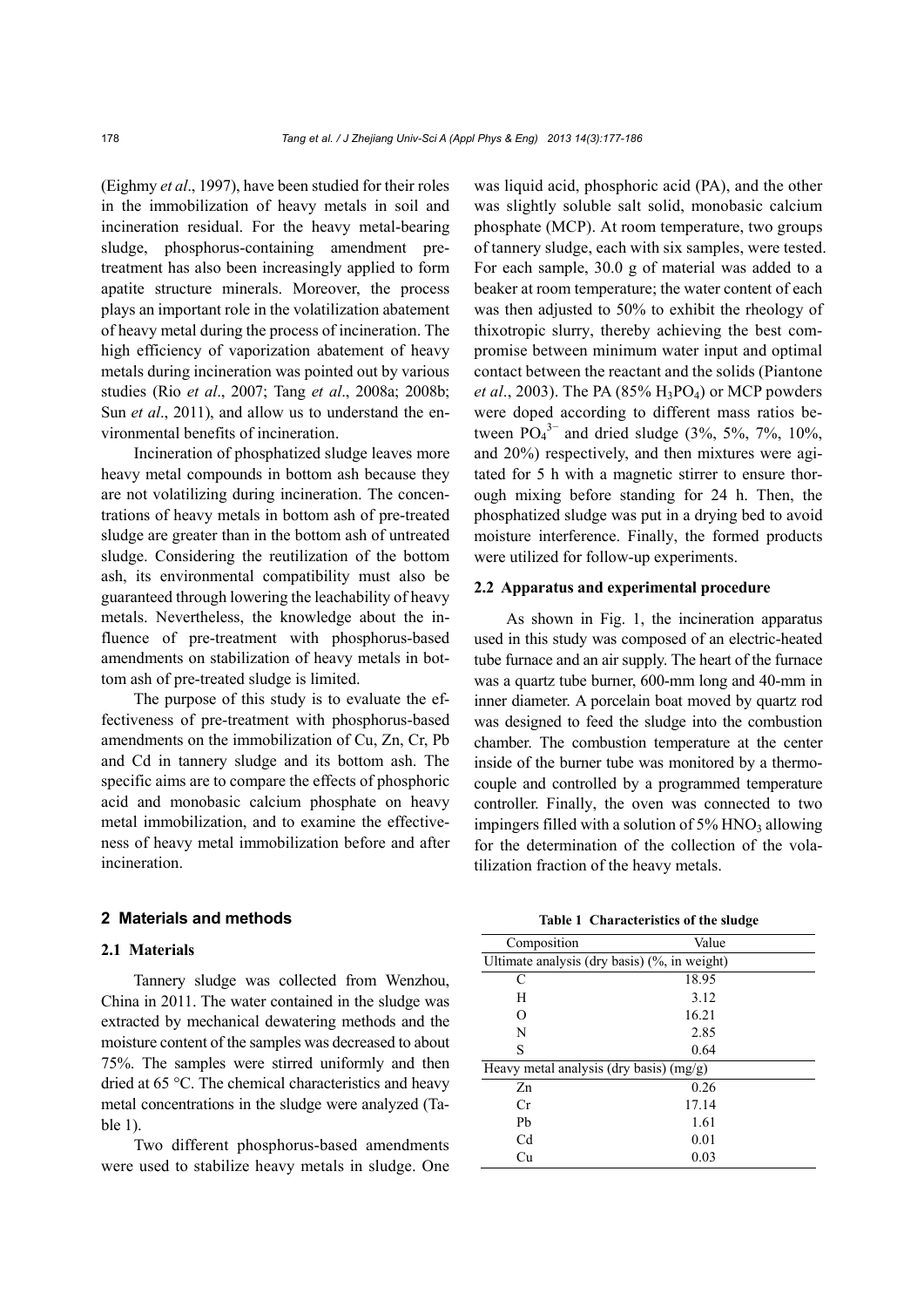

**Fig. 1 Laboratory tube furnace for combustion experiment** 1: porcelain boat; 2: quartz tube; 3: tube furnace; 4: thermocouple; 5: thermocontroller; 6: air supply; 7: flow meter; 8: regulating valve; 9: water cooler; 10: impingers  $(5\% \text{ HNO}_3)$ ; 11: aspirator pump

Experiments were carried out by the combustion of 10 g of prepared samples in a porcelain boat that was pushed into a quartz tube. During incineration experiments, air flow rate was fixed at 120 L/h and the incineration temperature was 900 °C.

### **2.3 Analysis methods**

The leaching test was conducted according to US EPA (1992) SW-846 toxicity characteristics leaching procedure (TCLP) test method 1311 to evaluate the leaching behaviors of Cu, Cr, Pb, Zn and Cd in pre-treated sludge and its bottom ash. TCLP is commonly used to determine whether a waste is hazardous and if a treated waste meets the treatment standards for land disposal. This test provides useful information on the potential leachability of metals in sludge and bottom ash. A 5.7-ml aliquot of glacial acetic acid was diluted to 1.0 L with deionized water. The pH of the extracting solution was 2.88±0.05. The extracting solution was added according to the liquid to solid ratio of 20:1.

The mineral phases of samples were identified by X-ray diffraction (XRD) measurement. The XRD analysis was performed on a TD-3500 X-ray diffractometer using MDI Jade 5.0 software (Materials Data Inc., Liverpool, CA). The operating condition of X-ray is D/max-γ β X-ray diffractometer. XRD patterns were obtained from 10° to 80° (2*θ*) at a scanning speed of  $6^{\circ}/$ min.

## **3 Results and discussion**

# **3.1 Results of leaching heavy metals from pretreated sludge**

The mobility of metals mobility is strongly associated with their water solubility. Overall, the raw tannery sludge showed higher water solubility of Pb and Cr. Their concentrations were 0.426 mg/L and 0.454 mg/L. The high concentrations of soluble Pb and Cr were due to the high levels of Pb and Cr in the tannery sludge.

The results of the leaching tests are presented in Fig. 2. The results demonstrated that both PA and MCP used in this study lowered the Cu, Pb and Cd concentrations in the effluent resulting from TCLP experiments. The leachability of Cu in PA treated tannery sludge decreased from 0.228 mg/L to 0.181 mg/L, while it decreased to 0.196 mg/L when the sludge was pre-treated with MCP as shown in Fig. 2a. The extractable concentrations of Pb and Cd in the PA pre-treated sludge also decreased by about 32.6% and 44.7%, respectively. In comparison, the extractable concentrations of Pb and Cd decreased 26.05% and 30.3%, respectively, in MCP pre-treated sludge. On the other hand, stability of Zn was adversely affected from this treatment. Its solubility increased from the initial value of 0.087 mg/L up to 0.204 mg/L and 0.192 mg/L at the highest tested PA and MCP ratios, respectively (Fig. 2b).

For Cr, the leachability was increased greatly from 0.454 mg/L to 1.736 mg/L when PA increased from 0 to 5%, and the induction reached a peak when the addition of PA exceeded 7% as shown in Fig. 2e. Overall, the water solubility of Cr can be considered nearly unchanged when the sludge was treated with MCP.

# **3.2 Results of leaching heavy metals from bottom ash of pretreated sludge**

Figs. 3a–3e shows the leaching results of Cu, Zn, Pb, Cd and Cr in bottom ash of pre-treated tannery sludge. With incineration, both PA and MCP pretreatments significantly reduced water soluble Pb and Cr in the bottom ash. In a comparison between untreated sludge and the 20% PA pretreated sludge, the Pb concentration decreased from 0.41 mg/L to 0.036 mg/L, while the Cr decreased from 67.31 mg/L to 0.098 mg/L. Similarly, the concentrations of Pb and Cr resulting from MCP pre-treated sludge also decreased from 0.41 mg/L to 0.197 mg/L and from 67.31 mg/L to 0.261 mg/L, respectively. Fig. 3d shows that treatment of sludge with increasing ratios of PA or MCP resulted in the increased stabilization of Cd in its bottom ash. PA reduced Cd solubility from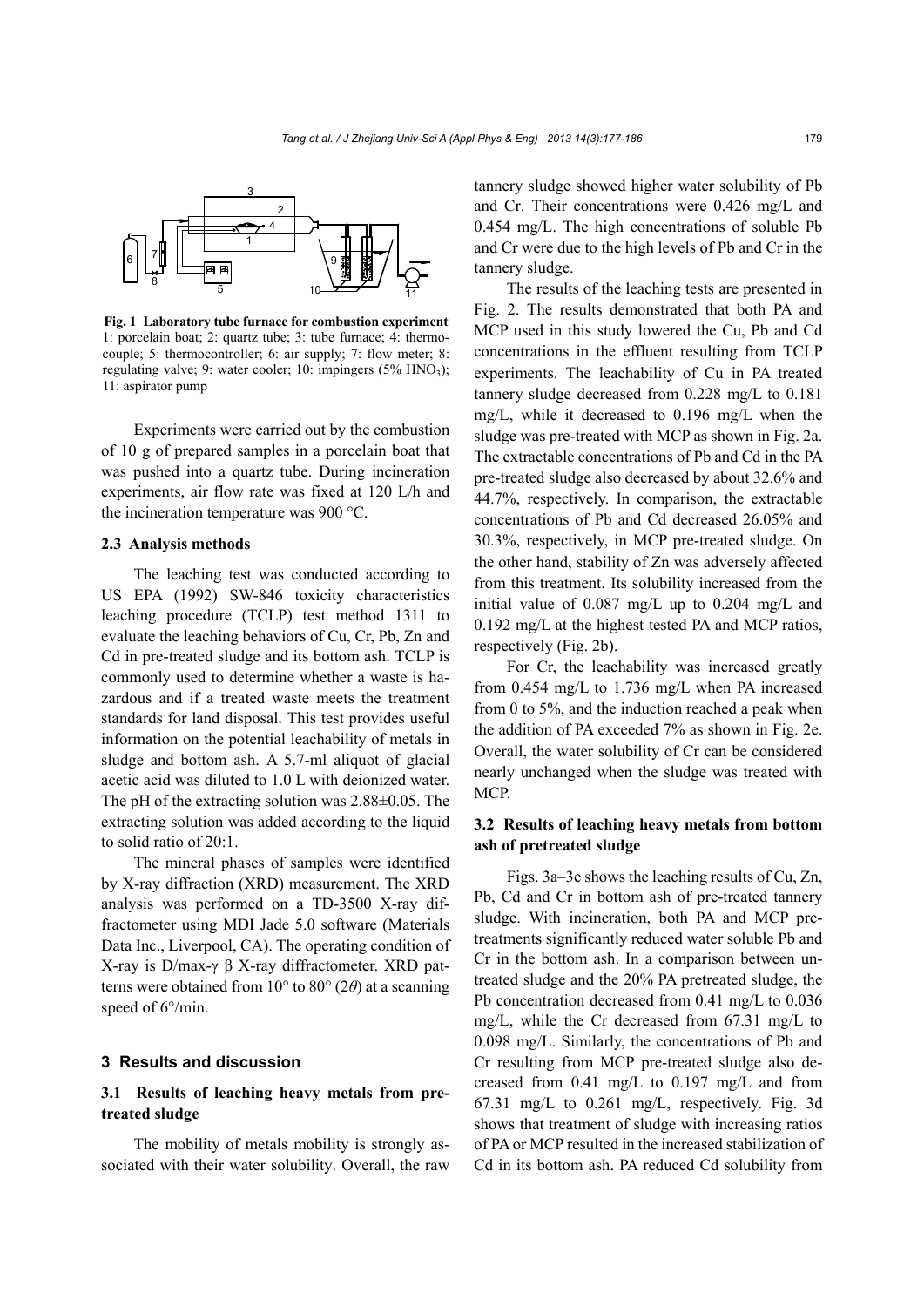the initial value of 0.054 mg/L down to 0.020 mg/L and MCP reduced to 0.034 mg/L.

Unlike Pb, Cr and Cd, water soluble Cu and Zn in bottom ash were elevated after sludge was pre-treated by PA and MCP as shown in Fig. 3a and Fig. 3b.

# **3.3 Results of XRD analysis**

The XRD patterns of bottom ash of raw tannery sludge incinerated at the temperature of 900 °C, are recorded in Fig. 4. Results showed that the main crystal phases of heavy metals in the bottom ash were  $Cr<sub>5</sub>O<sub>12</sub>$ , CuO, Pb<sub>11</sub>CrO<sub>16</sub>, ZnCr<sub>2</sub>O<sub>4</sub> and CdCa.

After sludge was pre-treated with different contents of PA, the XRD patterns of its bottom ash are presented in Fig. 5 (p.182). It was observed that some new mineral compounds, such as  $Ca_9Cr(PO_4)_7$ , Pb<sub>3</sub>Cr(PO<sub>4</sub>)<sub>3</sub>, Zn<sub>3</sub>(PO<sub>4</sub>)<sub>2</sub>4H<sub>2</sub>O (*Hopeite*),  $Cu<sub>3</sub>(PO<sub>4</sub>)(OH)<sub>3</sub>$  (*Libethenite*), Cd(PO<sub>3</sub>F)2H<sub>2</sub>O and  $Pb_2P_4O_{12}2H_2O$ , appeared as shown in Fig. 5. When the content of  $H_3PO_4$  increased, the characteristic diffraction peaks near  $2\theta$  of  $21^\circ$ ,  $31^\circ$ ,  $35^\circ$ , and  $41^\circ$  were observed to appear and become obvious. From these peaks, it is almost confirmed that the main formations of heavy metals in bottom ash of sludge doped with PA.



**Fig. 2 TCLP concentration of tannery sludge pre-treated by PA and MCP**  (a) Cu; (b) Zn; (c) Pb; (d) Cd; (e) Cr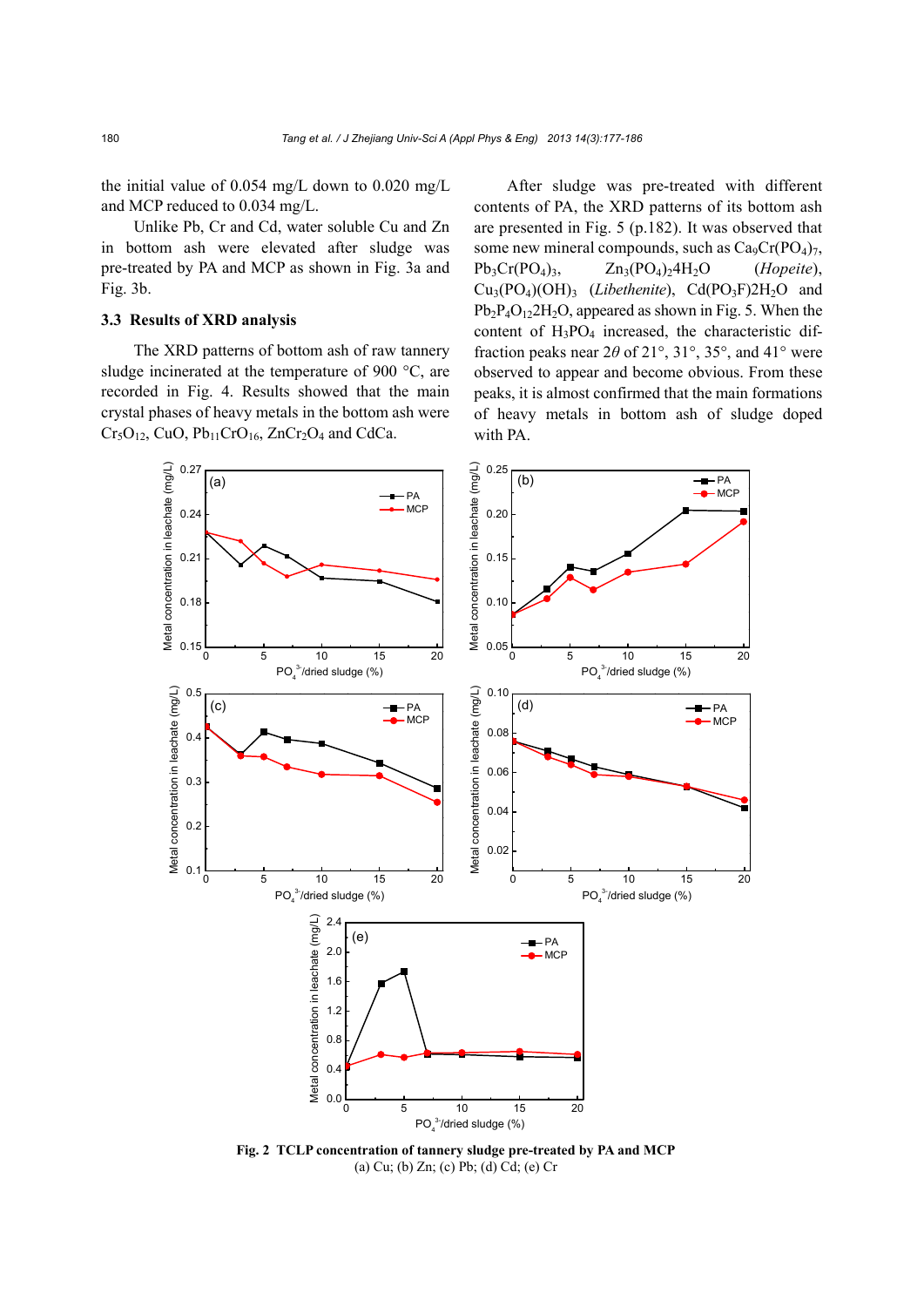

**Fig. 3 TCLP concentration of the bottom ash of tannery sludge pre-treated by PA and MCP**  (a) Cu; (b) Zn; (c) Pb; (d) Cd; (e) Cr



**Fig. 4 XRD patterns of bottom ash of raw tannery sludge**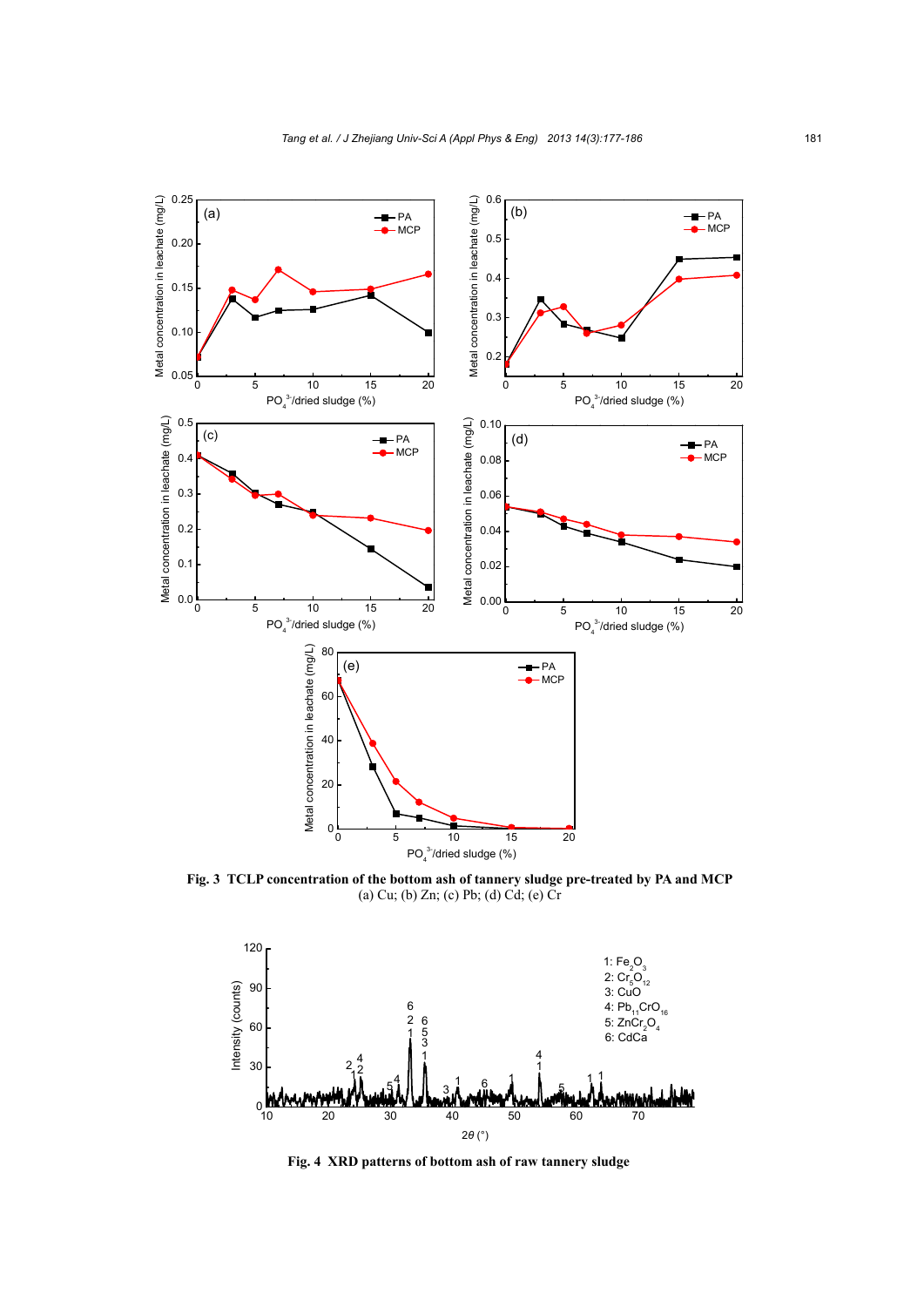Fig. 6 shows the XRD pattern of the bottom ash of sludge pre-treated with MCP after incineration at 900 °C. The pattern consists of strong intensity peaks corresponding to  $Fe<sub>2</sub>O<sub>3</sub>$  and weak peaks of  $Na<sub>3</sub>Cr(PO<sub>4</sub>)<sub>2</sub>$ ,  $Pb<sub>3</sub>Cr(PO<sub>4</sub>)<sub>3</sub>$ ,  $Na(Fe, Zn)PO<sub>4</sub>$ , Ca19Cu2H2(PO4)14, Cu3(PO4)(OH)3 (*Libethenite*),  $Cd(H_2PO_4)_2$  and  $Pb_3P_4O_{13}$ . When the content of MCP increased to 20%, the peaks of these minerals also



**Fig. 5 XRD patterns of bottom ash of tannery sludge pretreated by 5% (a), 10% (b), and 20% (c) PA**



**Fig. 6 XRD patterns of bottom ash of tannery sludge pre-treated by 5% (a), 10% (b), and 20% (c) MCP**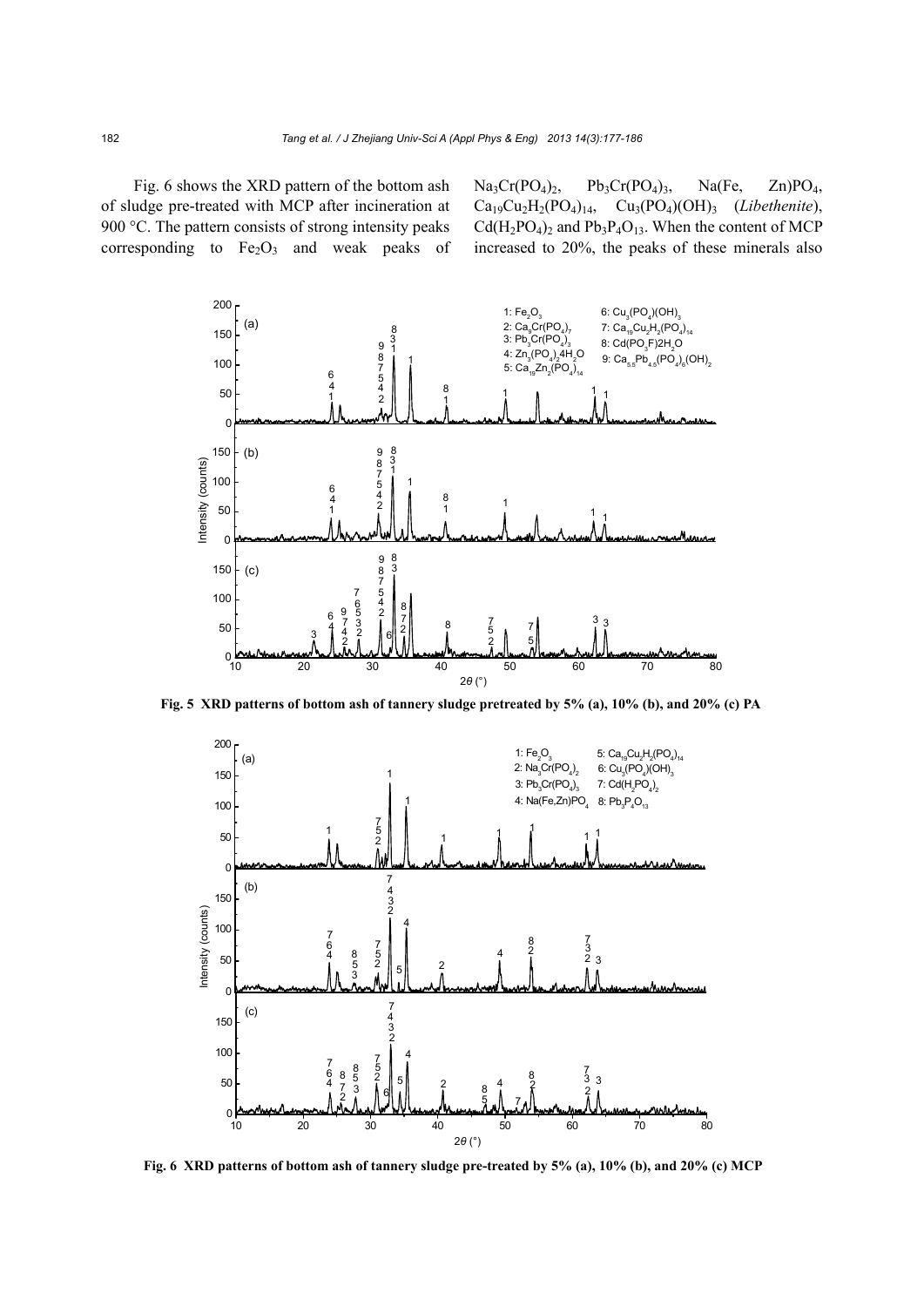became sharper and stronger, indicating that these crystals become the major phase in the bottom ash of sludge pre-treated with MCP.

The mineralogical major phases of the sludge and bottom ash before and after phosphate treatment can be included as shown in Table 2.

# **3.4 Discussion**

When tannery sludge, which may contain Ca-CO3, was mixed with PA, the chemical reaction with H3PO4 lead to the formation of foam following the reaction

$$
CaCO_3 + H_3PO_4 + H_2O \leftrightarrow CaHPO_4 \cdot 2H_2O + CO_2 \uparrow
$$

The foam was formed during the mixing process.

Although most of the PA reacts with  $CaCO<sub>3</sub>$ , the addition of phosphoric acid also allows the formation of other insoluble metal phosphates. As shown in Fig. 2, the reduction of water soluble Pb in the PA treatment was attributed to the transformation of Pb from soluble Pb to insoluble Pb phosphate (Table 2). It is thermodynamically favorable for dissolved Pb to react with P for formation of insoluble Pb phosphate, but less for Zn and Cu to form Zn- and Cu-phosphates (Cao *et al*., 2009), so there are no obvious positive effects for Cu, Zn, Cd and Cr. Moreover, due to the formation of Ca-phosphate in the sludge, Cu and Cd can be slightly immobilized due to the ion exchange and complexation mechanisms as shown in Table 2 (Da Rocha *et al*., 2002).

On the other hand, the exact reaction mechanism responsible for the removal of metal ions by MCP remains unknown. However, previous research suggested that the reaction mechanisms for metal immobilization by phosphate minerals include: (a) ion exchange process; (b) surface complexation; (c) dissolution of the original phosphate minerals and precipitation of new metal phosphates; and, (d) substitution of Ca in phosphate by other metals during recrystallization (co-precipitation) (Jeanjean *et al*., 1994; Ma *et al*., 1994). Several groups suggested that phosphate anions, which can be provided through dissolution of MCP, reacted with lead cations and formed Pb10(PO4)6(OH)2 (Ma *et al*., 1994; Xu and Schwartz, 1994; Zhang *et al*., 1997) as

$$
Ca(H_2PO_4)_2 \leftrightarrow Ca^{2+} + 2H_2PO_4^-
$$
  
10Pb<sup>2+</sup>+6H\_2PO\_4^-+H\_2O \leftrightarrow Pb\_{10}(PO\_4)\_6(OH)\_2+14H<sup>+</sup>

Similarly, it also proved that Cd can be fixed in the formation of Cd-containing phosphates (Mignardi *et al*., 2012). Therefore, the application of MCP efficiently reduced the extractable fractions of Pb and Cd in tannery sludge as shown in Fig. 2. Similar results were also found by Theodoratos *et al*. (2002) when they stated that the treatment with MCP stabilized Pb and Cd effectively. Moreover, the fixation mechanism of Cu and Zn involved both surface complexation and co-precipitation (Xu and Schwartz, 1994). Ma *et al*. (1994) also proved that Cu and Zn reacted with dissolved P through precipitation of amorphous to poorly crystalline metal phosphates. Thus, the treatment had slight positive effects for Cu. Contrastingly, addition of PA and MCP to the sludge significantly increased sludge acidity, and the pH of the suspensions decreased from 10.53 to 4.04 and 5.31, respectively after pre-treatment with PA and MCP. Therefore, a significant increase of Zn solubility was observed when the PA and MCP doses were increased. Results of this study were consistent with the previous studies (Theodoratos *et al.*, 2002; Cao *et al*., 2009). It can be

**Table 2 Major phases of the sludge and bottom ash before and after phosphate treatment**

| Sample                        | Major phase                                                                                                                                                                                                                                    |
|-------------------------------|------------------------------------------------------------------------------------------------------------------------------------------------------------------------------------------------------------------------------------------------|
| Raw sludge                    | CaCO <sub>3</sub> ; Cu <sub>3</sub> (CO <sub>3</sub> ) <sub>2</sub> OH <sub>2</sub> ; Zn <sub>5</sub> (CO <sub>3</sub> ) <sub>2</sub> (OH) <sub>6</sub> ; Ca <sub>6</sub> Cr <sub>2</sub> (SO <sub>4</sub> ) <sub>3</sub> (OH) <sub>12</sub> ; |
|                               | $Pb_2Cu(CrO_4)(OH)_5$ ; CdSO <sub>4</sub> H <sub>2</sub> O                                                                                                                                                                                     |
| Bottom ash of raw sludge      | $Cr_5O_{12}$ ; CuO; Pb <sub>11</sub> CrO <sub>16</sub> ; ZnCr <sub>2</sub> O <sub>4</sub> ; CdCa                                                                                                                                               |
| Sludge pretreated with 20% PA | $Pb_3(PO_4)_2$ ; $Pb_5(PO_4)_3OH$ ; $Cu_3(PO_4)_2$ ; $CaZn_2(PO_4)_2$ ; $CdCrO_4$ ;                                                                                                                                                            |
| slude I)                      | $(Cu,Zn)_{3}(PO_{4})(OH)_{3}$                                                                                                                                                                                                                  |
| Bottom ash of sludge I        | $Ca_9Cr(PO_4)_7$ ; $Pb_3Cr(PO_4)_3$ ; $Zn_3(PO_4)_24H_2O$ ; $Cu_3(PO_4)(OH)_3$ ; $Cd(PO_3F)2H_2O$ ;                                                                                                                                            |
|                               | $Pb_2P_4O_{12}2H_2O$                                                                                                                                                                                                                           |
|                               | Sludge pre-treated with 20% MCP $Pb_3(PO_4)$ ; $Pb_5(PO_4)$ ; $OH$ ; $Cu_3(PO_4)$ ; $Ca_9Zn_2(PO_4)_{14}$ ; $Ca_9Cr(PO_4)_{7}$ ;                                                                                                               |
| sludge II)                    | $Ca_8Pb_2(PO_4)_6(OH)_2$ ; $Zn_3(PO_4)_24H_2O$                                                                                                                                                                                                 |
| Bottom ash of sludge II       | $Na_3Cr(PO_4)$ ; $Pb_3Cr(PO_4)$ ; $Na(Fe, Zn)PO_4$ ; $Ca_{19}Cu_2H_2(PO_4)_{14}$ ; $Cu_3(PO_4)(OH)_3$ ;                                                                                                                                        |
|                               | $Cd(H_2PO_4)$ ; $Pb_3P_4O_{13}$                                                                                                                                                                                                                |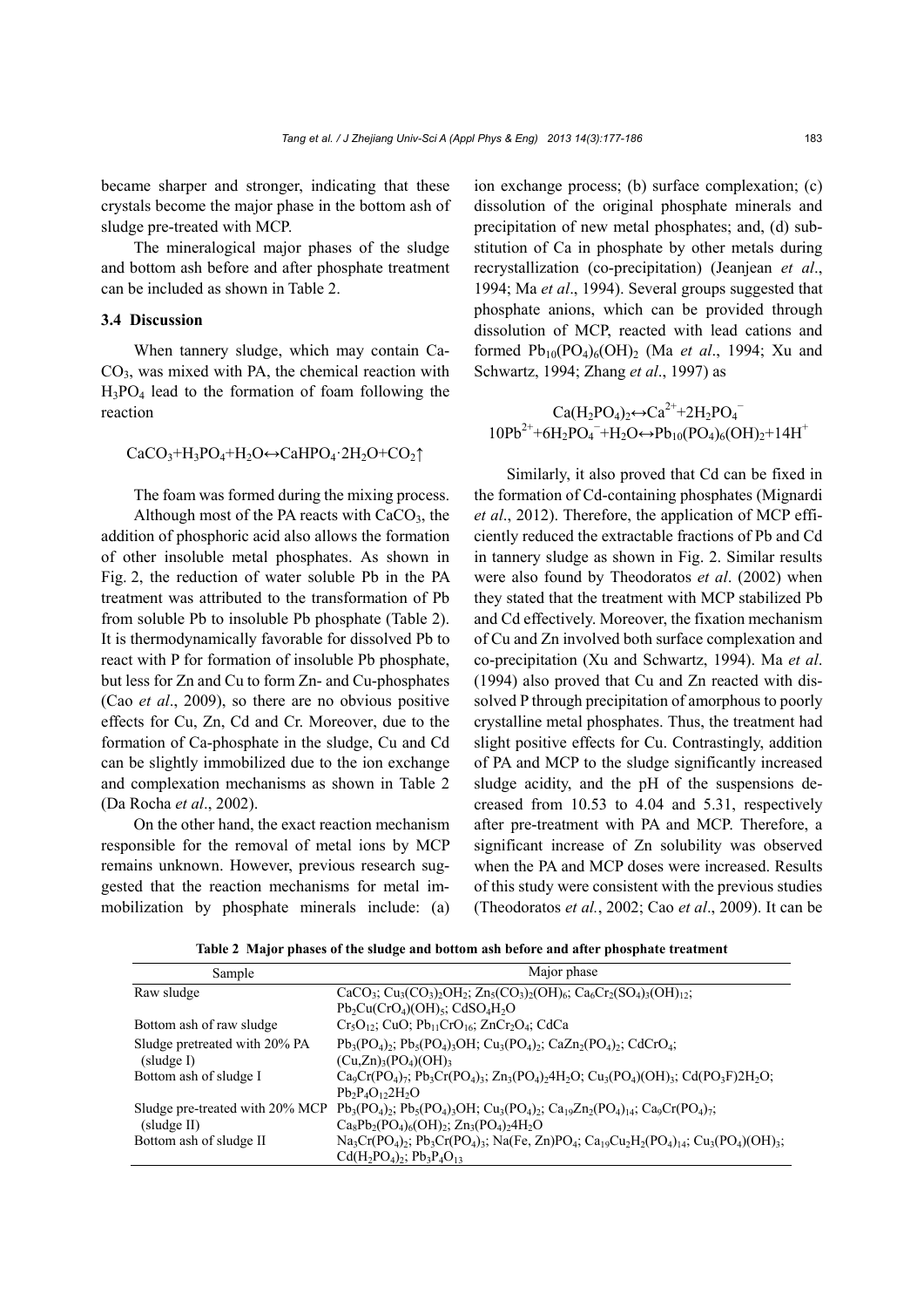inferred that the increase of Zn solubility was attributed to the weak bonds of surface complex mechanism between Zn and phosphate. This finding also explained why the leachability of Zn was greater in the bottom ash of PA pre-treated sludge than in the bottom ash of MCP treated sludge as show in Fig. 2b.

With respect to Cr, the initial elevation of Cr in the case of PA treatment might also be the result of sludge acidification via PA addition. When the PA concentration was further increased, the leachability of Cr decreased to the level observed without treatment. It could be interpreted that at high levels of PA, the extra PA reacted with  $CaCO<sub>3</sub>$  which resulted in the reduction of Cr solubility. However, in agreement with the results of previous study (Quina *et al*, 2010), the stabilization treatment with PA or MCP does not have a marked positive effect on Cr stabilization.

After incineration at the temperature of 900 °C. the metal phosphates of heavy metals were stabilized in the bottom ash due to their high thermostability. Zn<sub>3</sub>(PO<sub>4</sub>)<sub>2</sub>4H<sub>2</sub>O (*Hopeite*), Cu<sub>3</sub>(PO<sub>4</sub>)(OH)<sub>3</sub> (*Libethenite*),  $Pb_3P_4O_{12}$ ,  $Cd(H_2PO_4)_2$  were identified in the XRD patterns of bottom ash as major phases (Fig. 5 and Fig. 6). Some of the metal phosphates were apt to bond to each other and form complexes in the combustion process because of the following reaction,

## $Me<sub>3</sub>(PO<sub>4</sub>)<sub>2</sub>+Ca<sub>3</sub>(PO<sub>4</sub>)<sub>2</sub> \rightarrow Ca<sub>n</sub>Me<sub>m</sub>(PO<sub>4</sub>)<sub>k</sub>$

Therefore, the minor phases of minerals, such as  $Ca_{19}Zn_2(PO_4)_{14}$  (*Scholzite*) and  $Ca_{19}Cu_2H_2(PO_4)_{14}$ , appeared in the bottom ash as shown in Fig. 5 and Fig. 6. Those minerals were more thermally stable and resulted in the accumulation of the heavy metals in the bottom ash during the incineration process (Tang *et al*., 2008b; Sun *et al*., 2011). Similarly, addition of PA and MCP can significantly increase bottom ash acidity. Previous research has proved that the solubility of Cu and Zn were significantly increased when the pH decreased within a certain range (Cao *et al*., 2004). Therefore, sludge pre-treatment with PA and MCP increased Cu and Zn solubility in resulting bottom ash as shown in Figs. 3a and 3b.

Lead phosphates, in particular pyromorphite, are the most insoluble forms of Pb minerals in soils under a wide range of environmental conditions (Lindsay, 1979; Nriagu, 1984). The formation of  $Pb_3Cr(PO_4)$ <sub>3</sub> in the combustion also improved the stability of Pb and Cr (Fig. 5 and Fig. 6). Hence, the pre-treatments with PA and MCP were seen to efficiently stabilize Pb and Cr in the bottom ash of pre-treated sludge. A significant reduction in water soluble Pb and Cr in bottom ash of PA and MCP treated sludge was achieved as shown in Figs. 3c and 3e. For Cd, it also showed low leachability in general agreement with the formation of insoluble phases, such as  $Cd(PO_3F)_2H_2O$  and  $Cd(H_2PO_4)_2$ . On the other hand, the effectiveness of PA on the immobilization of Pb, Cd and Cr in bottom ash was much better than MCP as shown in Figs. 3c–3e. It may be due to the greater availability of P in the PA. However, pre-treatment with MCP was similarly effective with respect to PA in immobilizing Cr in bottom ash. Although less effective, the application of MCP to reduce heavy metal emission from the bottom ash may minimize the potential risk of eutrophication resulting from the use of highly soluble phosphate amendments. Thus, we conclude that MCP is appropriate in the heavy metal immobilization in pre-treatment of tannery sludge that is high in Cr content before incineration.

# **4 Conclusions**

In this study, the pre-treatment of tannery sludge with PA and MCP was tested as a potential heavy metal emission control option. This treatment was shown to effectively stabilize Pb and Cd in the tannery sludge. Pb and Cd leachability, as determined by TCLP leaching tests, decreased with increasing P amendment addition rate by 32.6% and 44.7% for PA treatment and 40.1% and 39.5% for MCP treatment, respectively. Cu could be slightly immobilized by PA and MCP pre-treatment, falling by 19.6% and 14.1%, respectively, whereas pre-treatment process had no obvious positive effect for Cr. However, an increase in Zn leachability was observed, resulting from the acidification of sludge due to the addition of PA or MCP.

After incineration at a temperature of 900 °C, pre-treatment of sludge with phosphorus-containing amendments significantly lowered the water solubility of Pb and Cr in the bottom ash. With the increase of PA or MCP addition, Pb and Cr leachability decreased by 91.2% and 99.8% for the PA pre-treatment and 52.0% and 99.6% for the MCP pre-treatment,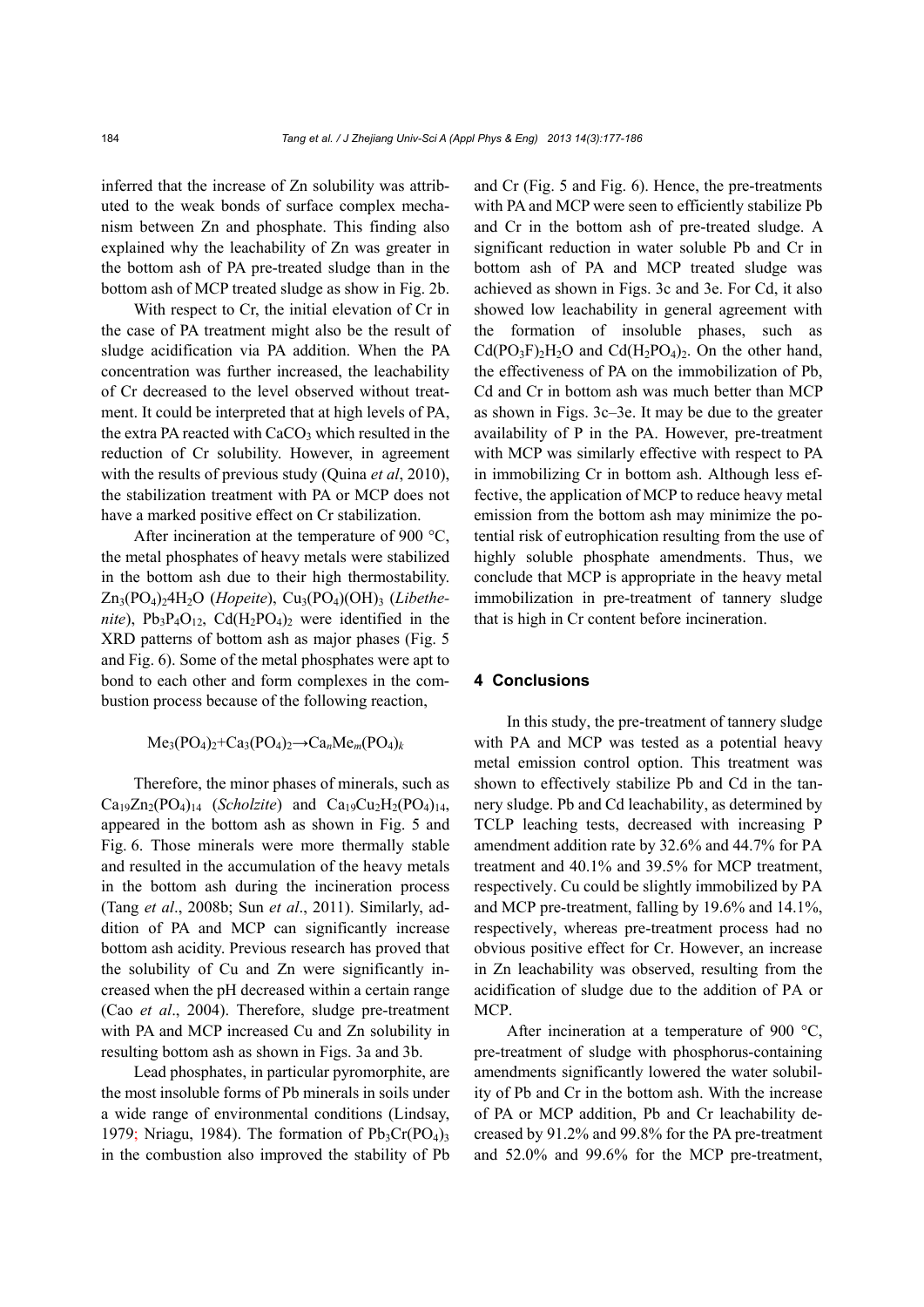respectively. Cd could also be effectively stabilized in the bottom ash. The stabilization of these metals was due to the formation of their highly thermostable minerals, such as Pb-phosphates, Cd-phosphates and pyromorphite-like minerals during the incineration process. The results proved that Pb, Cr and Cd in bottom ash had high chemical stability when sludge was pre-treated by phosphorus-containing amendments before incineration. On the other hand, pre-treatment with PA had more effect on heavy metals immobilization than MCP, which may be due to the higher availability of P in PA. However, the acid extractability of Cu and Zn in the bottom ash was increased in the pre-treatment with PA or MCP. This study demonstrates that both PA and MCP pre-treatment approaches are suitable for the prevention of heavy metal emission during the incineration of sludge with high Pb, Cd and Cr contents.

#### **References**

- Brown, S., Christensen, B., Lombi, E., McLaughlin, M., McGrath, S., Colpaert, J., Vangronsveld, J., 2005. An inter-laboratory study to test the ability of amendments to reduce the availability of Cd, Pb, and Zn in situ. *Environmental Pollution*, **138**(1):34-45. [doi:10.1016/j.envpol.2005.02.020]
- Cao, X., Ma, L.Q., Rhue, D.R., Appel, C.S., 2004. Mechanisms of lead, copper, and zinc retention by phosphate rock. *Environmental Pollution*, **131**(3):435-444. [doi:10. 1016/j.envpol.2004.03.003]
- Cao, X., Wahbi, A., Ma, L., Li, B., Yang, Y., 2009. Immobilization of Zn, Cu, and Pb in contaminated soils using phosphate rock and phosphoric acid. *Journal of Hazardous Materials*, **164**(2-3):555-564. [doi:10.1016/j. jhazmat.2008.08.034]
- Da Rocha, N.C.C., Decampos, R.C., Rossi, A.M., Moreira, E.L., Barbosa, A.F., Moure, G.T., 2002. Cadmium uptake by hydroxyapatite synthesized in different conditions and submitted to thermal treatment. *Environmental Science & Technology*, **36**(7):1630-1635. [doi:10.1021/es0155940]
- Eighmy, T.T., Crannell, B.S., Butler, L.G., Cartledge, F.K., Emery, E.F., Oblas, D., Krzanowski, J.E., Eudsen, J.D., Shaw, E.L., Francus, C.A., 1997. Heavy metal stabilization in municipal solid waste combustion dry scrubber residue using soluble phosphate. *Environmental Science and Technology*, **31**(11):3330-3338. [doi:10.1021/ es970407c]
- Jeanjean, J., Vincent, U., Fedoroff, M., 1994. Structural modification of calcium hydroxyapatite induced by sorption of cadmium ions. *Journal of Solid State Chemistry*, **108**(1): 68-72. [doi:10.1006/jssc.1994.1010]
- Karvelas, M., Katsoyiannis, A., Samara, C., 2003. Occurrence and fate of heavy metals in the waste water treatment process. *Chemosphere*, **53**(10):1201-1210. [doi:10.1016/

S0045-6535(03)00591-5]

- Lindsay, W.L., 1979. Chemical Equilibria in Soils. John Wiley & Sons Inc., New York, p.329-342.
- Ma, Q.Y., Traina, S.J., Logan, T.J., Ryan, J.A., 1994. Effects of aqueous Al, Cd, Cu, Fe(II), Ni, and Zn on Pb immobilization by hydroxyapatite. *Environmental Science and Technology*, **28**(7):1219-1228. [doi:10.1021/ es00056a007]
- Mavropoulos, E., Rossi, A.M., Costa, A.M., Perez, C.A.C., Moreira, J.C., 2002. Studies on the mechanisms of lead immobilization by hydroxyapatite. *Environmental Science & Technology*, **36**(7):1625-1629. [doi:10.1021/ es0155938]
- Mignardi, S., Corami, A., Ferrini, V., 2012. Evaluation of the effectiveness of phosphate treatment for the remediation of mine waste soils contaminated with Cd, Cu, Pb, and Zn. *Chemosphere*, **86**(4):354-360. [doi:10.1016/j. chemosphere.2011.09.050]
- Nriagu, J.O., 1984. Formation and Stability of Base Metal Phosphates in Soils and Sediment. *In*: Moor, P.B. (Ed.), Phosphate Minerals, Springer-Verlag, London, p.318- 329.
- Padmi, S.T., Tanaka, M., Aoyama, I. 2009. Chemical stabilization of medical waste fly ash using chelating agent and phosphates: Heavy metals and ecotoxicity evaluation. *Waste Management*, **29**(7):2065-2070. [doi:10.1016/j. wasman.2009.03.005]
- Piantone, P., Bodénan, F., Derie, R., Depelsenaire, G., 2003. Monitoring the stabilization of municipal solid waste incineration fly ash by phosphation: mineralogical and balance approach. *Waste Management*, **23**(3):225-243. [doi:10.1016/S0956-053X(01)00058-7]
- Qian, G., Chen, W., Lim, T.T., Chui, P., 2009. In-situ stabilization of Pb, Zn, Cu, Cd and Ni in the multi-contaminated sediments with ferrihydrite and apatite composite additives. *Journal of Hazardous Materials*, **170**(2-3):1093- 1100. [doi:10.1016/j.jhazmat.2009.05.093]
- Quina, M.J., Bordado, João, C.M., Quinta-Ferreira, R.M., 2010. Chemical stabilization of air pollution control residues from municipal solid waste incineration. *Journal of Hazardous Materials*, **179**(1-3):382-392. [doi:10. 1016/j.jhazmat.2010.03.016]
- Raicevic, S., Perovic, V., Zouboulis, A.I., 2009. Theoretical assessment of phosphate amendments for stabilization of (Pb+Zn) in polluted soil. *Waste Management*, **29**(5):1779- 1784. [doi:10.1016/j.wasman.2008.11.021]
- Rio, S., Verwilghen, C., Ramaroson, J., Nzihou, A., Sharrock, P., 2007. Heavy metal vaporization and abatement during thermal treatment of modified wastes. *Journal of Hazardous Materials*, **148**(3):521-528. [doi:10.1016/j. jhazmat.2007.03.009]
- Sun, Y., Zheng, J., Zou, L., Liu, Q., Zhu, P., Qian, G., 2011. Reducing volatilization of heavy metals in phosphatepretreated municipal solid waste incineration fly ash by forming pyromorphite-like minerals. *Waste Management*, **31**(2):325-330. [doi:10.1016/j.wasman.2010.10.011]
- Tang, X.Y., Zhu, Y.G., Chen, S.B., Tang, L.L., Chen, X.P., 2004. Assessment of the effectiveness of different